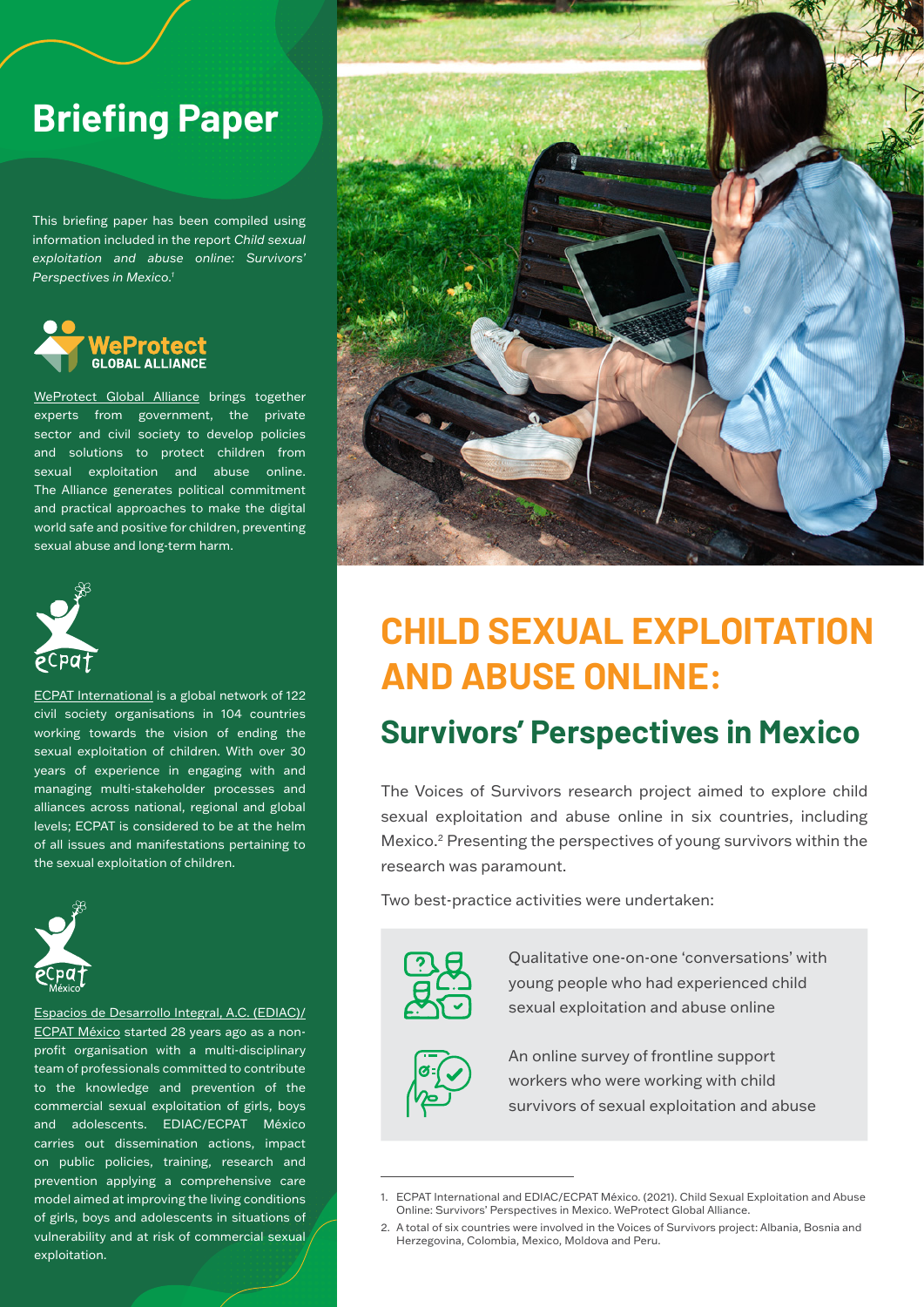## **Who participated in the project?**



### **Defining child sexual exploitation and abuse online**

*Child sexual exploitation and abuse online* refers to situations involving digital, Internet and communication technologies at some point during the continuum of abuse or exploitation. It can occur fully online or through a mix of online and in-person interactions between offenders and children.

Child sexual exploitation and abuse online includes an evolving range of practices including: *child sexual abuse material, grooming children online for sexual purposes, live streaming of child sexual abuse and other related behaviours* such as sexual extortion, the non-consensual sharing of self-generated sexual content involving children, unwanted exposure to sexualized content, among others.<sup>3</sup>

<sup>3.</sup> ECPAT International. (2020). [Summary Paper: Online Child Sexual Exploitation](https://www.ecpat.org/wp-content/uploads/2020/12/ECPAT-Summary-paper-on-Online-Child-Sexual-Exploitation-2020.pdf). Bangkok: ECPAT International.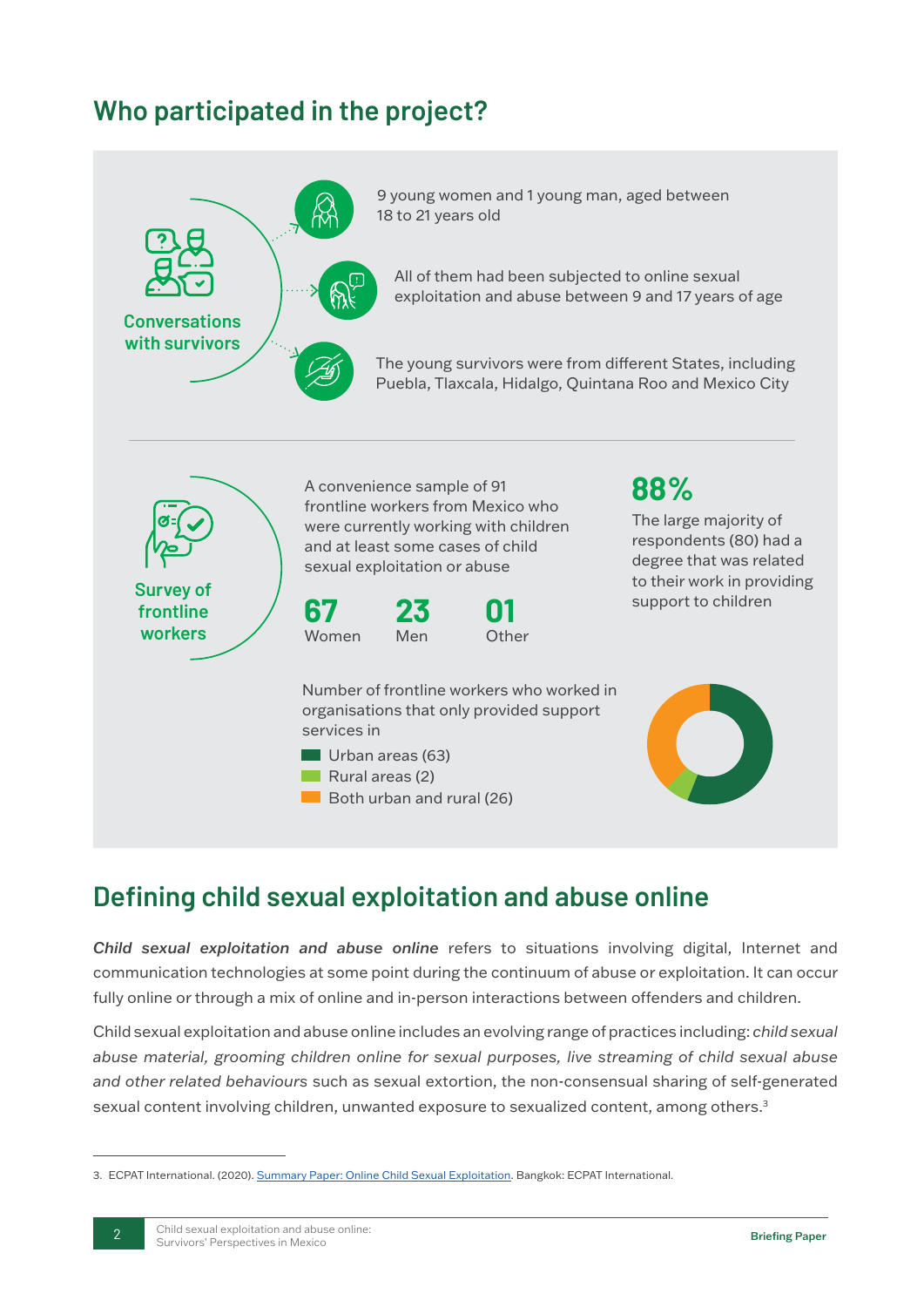# **Main findings and recommendations**

This research puts the voices of survivors of child sexual exploitation and abuse online at the forefront of the response to this problem. The findings and recommendations presented here are mostly based on their perspectives about existing reporting mechanisms and about support services, and must ultimately be translated into strategy, policy and action by duty-bearers, service providers and law enforcement.

### Reporting mechanisms

1. Promote information and awareness about risks in the online environment related to sexual exploitation and abuse, as well as about reporting mechanisms and available support services.

Conversations with young survivors generally illustrated that although they are aware of formal reporting mechanisms that are available in Mexico, they do not feel that they can access these services by themselves. They said that even in situations where they had a broad idea of how to disclose, they felt like they needed to first talk with an adult that they already trusted, who would be in charge of guiding them throughout the process of disclosing. Therefore, it is important that these awareness campaigns focus not only on children, but also on parents/caregivers, frontline workers and on broader society, so they can better understand online forms of child sexual exploitation and abuse.

*"Just as there are commercial advertisements for sweets, cheetos [snacks], it's also necessary to have information so everyone knows there are abuses, that people are at risk, so people can hear more about this topic [dissemination] and we can do prevention."*  (VoS-MX-01)4

This recommendation was supported by the surveyed frontline workers. More than a half (69%, n=63) considered general awareness "poor". When provided the opportunity to share any last thoughts at the end of the survey, almost one third (32%, n=29) emphasised lack of awareness as a major issue in Mexico.

2. Improve the accessibility of reporting mechanisms, creating child-friendly tools and making use of methods available via social media platforms.

The reporting mechanisms should be as accessible as possible and available in easy-to-use online formats.

*"There is a need for more services where you can say 'well, right now I can go and ask them'. Places that are not secret, so that people who pass by say: 'Well, there is a service I can go and ask and approach' because they feel they no longer want to continue with that situation... and for the same reason they do not know how to get out or where to ask for support."*  (VoS-MX-03)

<sup>4.</sup> Please note text in green boxes refers to quotes from the young survivors who took part in the conversations. Text in purple boxes refers to the qualitative input shared by frontline workers who completed the survey.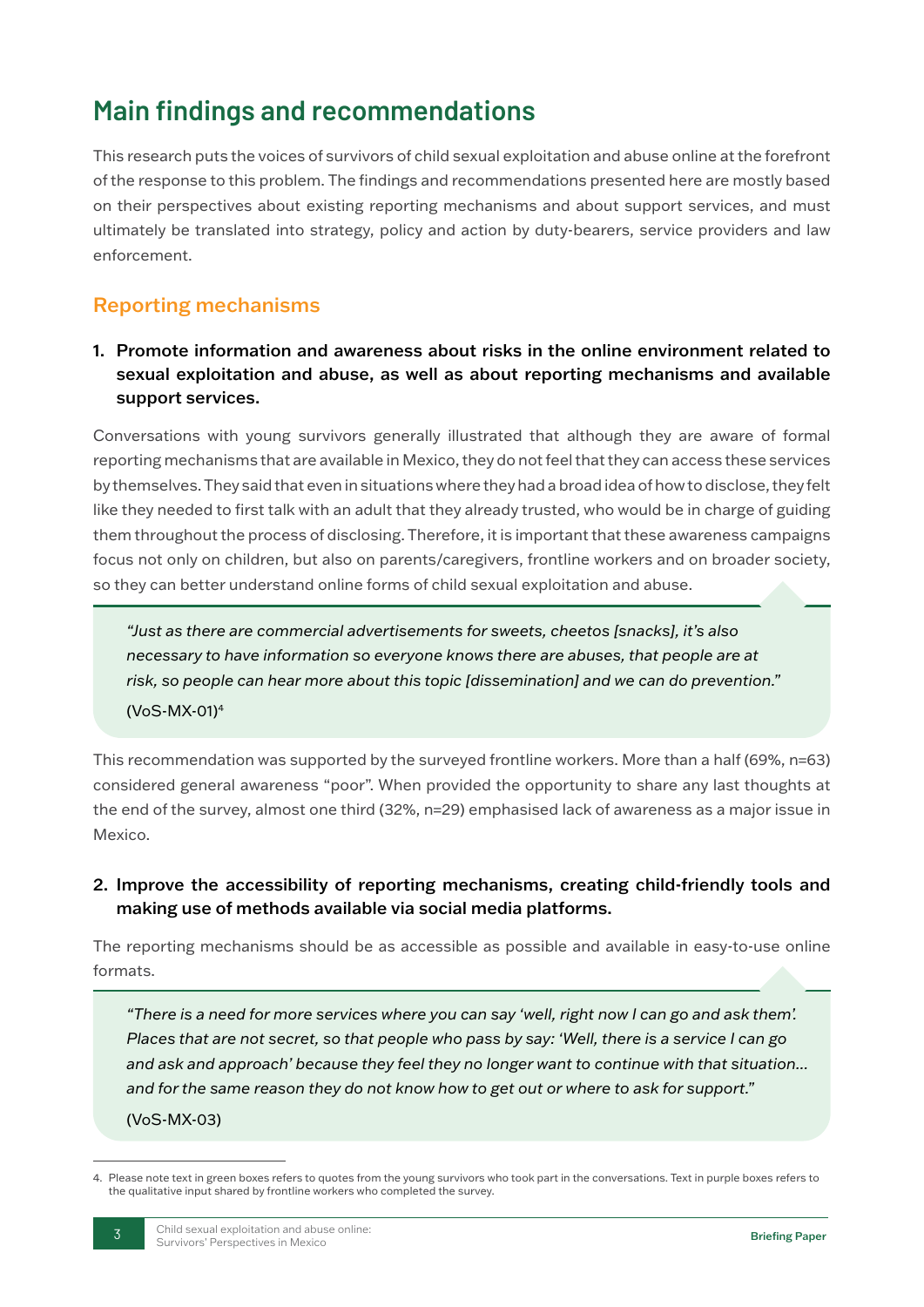Social media platforms should provide easy tools for reporting and, once a report is made, there should be a help centre to provide the necessary support.

*"They should have a personalised help centre, have a department that is in charge of this legal part in which to find a way to really support their victim."* 

(VoS-MX-08)

The need to make reporting mechanisms more visible and accessible for children was also raised by the surveyed frontline workers:

*"Children who are victims of sexual abuse or exploitation do not know where to turn to or who to ask for help, there is a lack of the follow-up they should carry out."*

#### 3. Impose legal duties on and promote collaboration with Internet service providers and social media companies.

These requirements ensure that providers will promptly comply with law enforcement requests for takedown of child sexual abuse material as well as comply promptly with law enforcement requests for information. This will assist investigations into crimes and limit the wide distribution of child sexual abuse material.

*"It is important that this type of material is recognised and censored, preventing it from being disclosed, but at the same time finding who uploaded it. This would facilitate the investigation of a lawsuit and the search for justice. The Internet should be a safe place for everyone."* 

(VoS-MX-07)

*"I would like you [Internet providers] to be more careful about questions regarding permission and ask for all the information of the pages they want to open, be more aware of the pages that are on the networks and investigate them."* 

(VoS-MX-03)

#### 4. Provide training on victim-centred approaches to law enforcement officers and create simple, straightforward mechanisms where children feel safe to disclose even if not accompanied by an adult.

Even in cases where they knew about the existence of formal reporting mechanisms, the young people said that they felt ill-equipped to proceed alone. They needed to first talk with an adult that they already trusted, who would support them throughout the process. Mechanisms like formal government services and law enforcement can be intimidating or confusing for all people, especially for children, and a number of survivors said that they would have felt more confident accessing these mechanisms if they had a trusted adult who was willing to support them.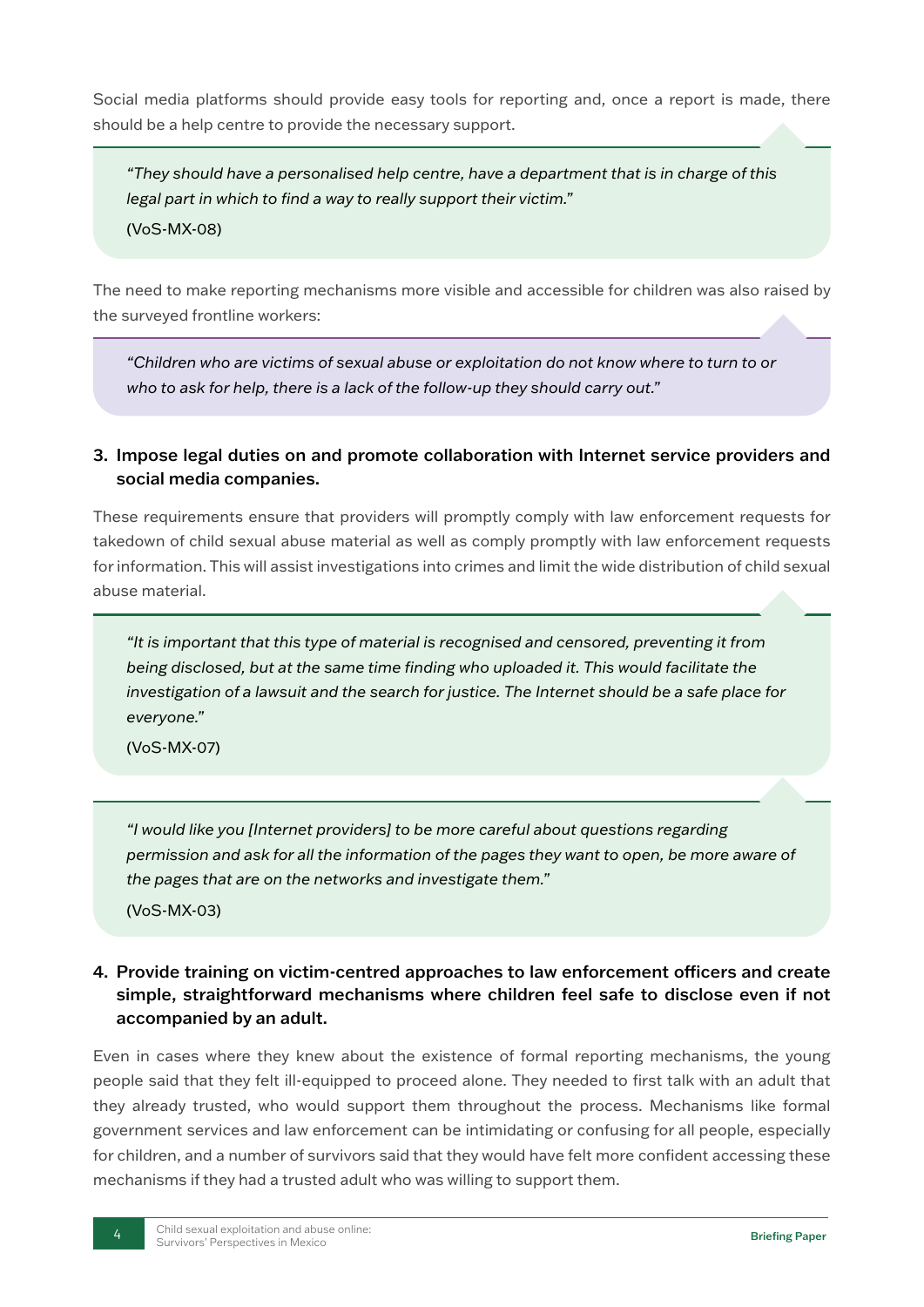*"In the case of complaints made by minors, I think it is important to consider that not all have a good relationship with their parents, which stops the desire to speak. We have to look for possible solutions to this, since I know it is very difficult."* 

(VoS-MX-07)

### Support services

5. Better promote the availability of a full range of specialised support services for cases of child sexual exploitation and abuse online, as well as capacity building for the service providers.

Any child who goes through such an experience should have access to specialists who can help them. These professionals should be specialised and know the specifics of these cases. Efforts to enhance collaboration amongst support services and law enforcement to smooth the process of disclosure and help-seeking for young people are also important.

*"The most appropriate thing is to create an institution or space dedicated exclusively to digital violence."* 

(VoS-MX-07)

#### 6. Commit financial resources to provide training and capacity building opportunities to law enforcement officers and legal professionals on topics related to child sexual exploitation and abuse online.

Both the young people who engaged in the conversations and the frontline workers who responded to the survey spoke about the need to improve the capacities of service providers. The young people mentioned that they had negative experiences in accessing support services, mostly because the professionals did not take their cases seriously or did not know how to deal with cases of child sexual exploitation and abuse online.

*"It would be better if there were people who are more prepared to provide support to people who have experienced these situations."* 

(VoS-MX-03)

A surveyed frontline worker emphasised the lack of trained professionals

*"I believe that there is a lack of trained personnel to work on these issues, quality of assistance in medical and psychological services and infrastructure in agencies that*  respond to the needs of children and adolescents. Training courses are required as well *as adaptation of the places where the care and support of parents and the community is provided to identify these problems in children and adolescents."*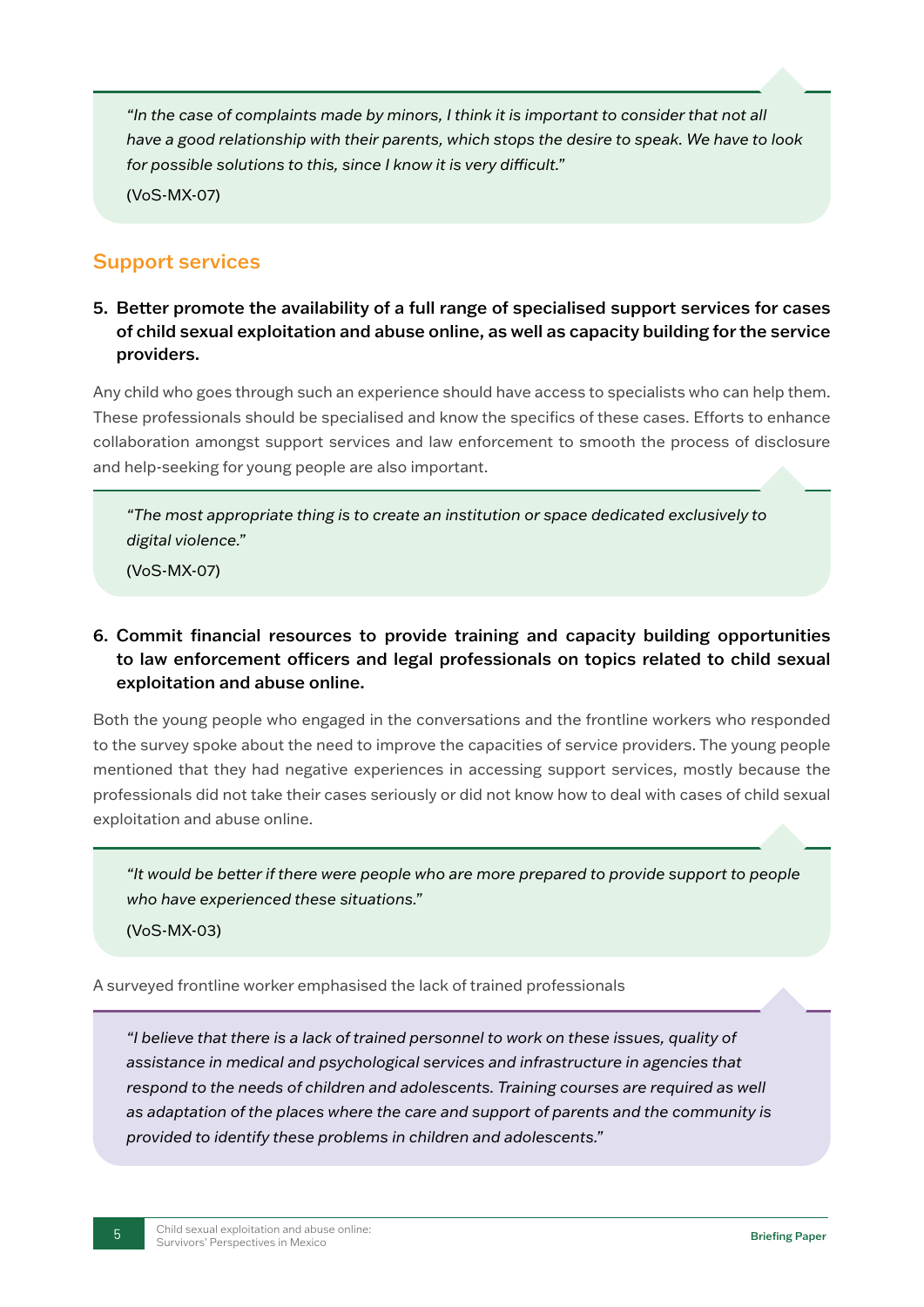*"comprehensive and quality care, having more personnel specialised in the subject."* 

#### 7. Improve the investigation and prosecution of online sexual crimes against children to cut the long periods from reporting to prosecution and to ensure young people receive information about progress of their cases.

Law enforcement should improve the approach to conducting investigations related to reports of online sexual abuse and exploitation of children and young people in Mexico, in order to ensure offenders are brought to justice and that those who have been subjected to such crimes are able to access compensation and other legal remedies. This would also encourage new victims to report cases of sexual abuse and exploitation.

 *"I think this goes hand in hand with the laws, because sometimes this situation happens: many people have been raped and the authorities say: 'Yes, I believe you, but bring me the rapist.' I mean, if I knew who my rapist was, I wouldn't go on my own and I wouldn't seek the laws."* 

(VoS-MX-06)

*"In Mexico we have many processes, laws and instruments that regulate us; however, I believe that we need to control the real progress of how we work, evaluate the processes and results."* 

(VoS-MX-08)

#### 8. Efforts should be made to reduce discomfort and stigma surrounding discussions related to gender and sexuality so that the shame associated with disclosure is reduced.

Young people strongly recommended that sex education should be more present and comprehensive, addressing gender and sexual diversity.

*"We need children to have the knowledge and see that their sexuality and gender is normal, so that they have the security and confidence to come for help."* 

(VoS-MX-10)

Indeed, surveyed frontline workers raised the need to

*"transform the stigma and mentality of sexual taboo so that it is possible to speak clearly, generating a healthy generational culture in this regard."*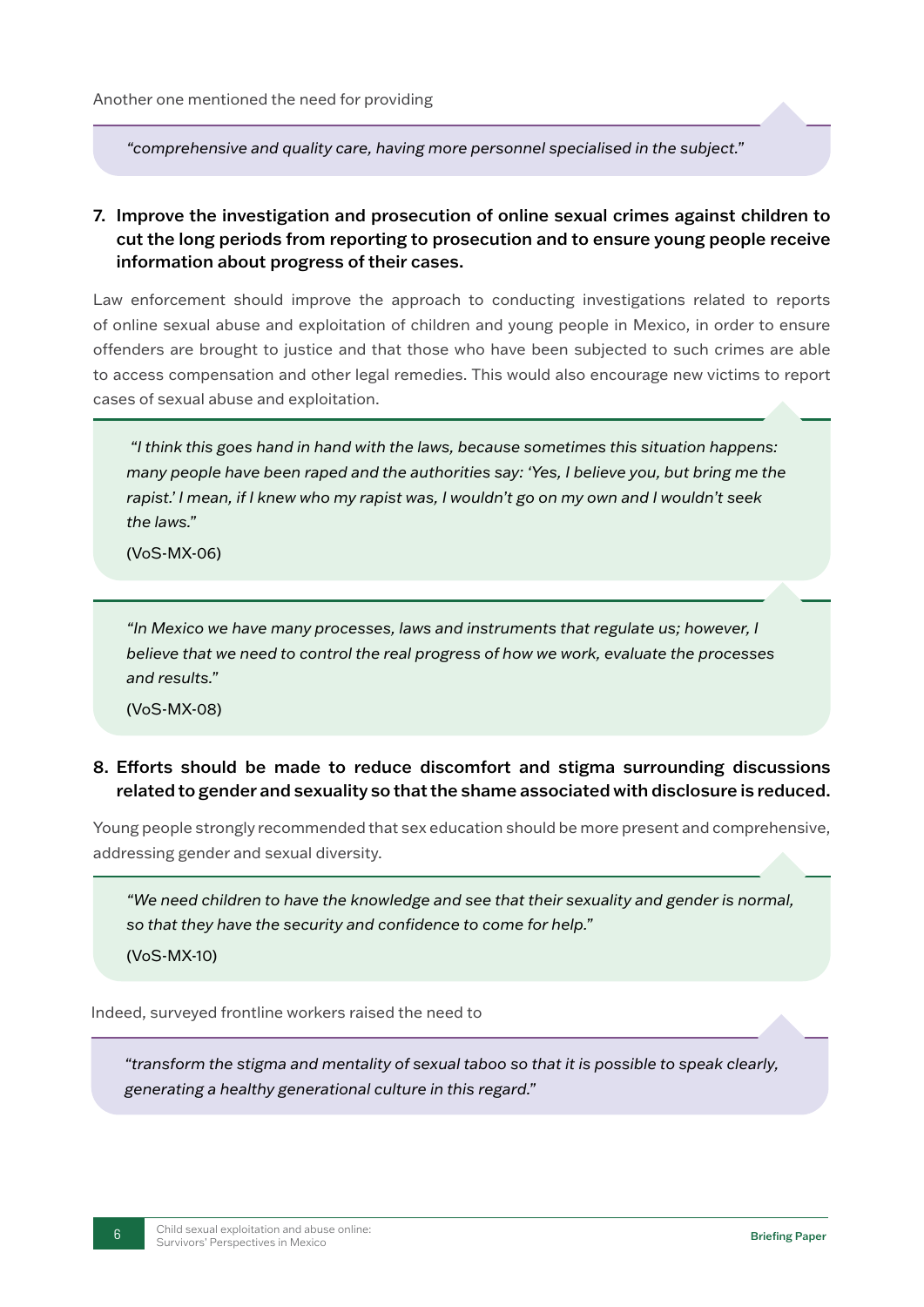### Shame and blaming

Blame towards victims was a key issue mentioned by the young people during conversations. They spoke about negative experiences involving school staff, legal service providers, family and community after experiencing child sexual exploitation and abuse online. They felt indifference and normalisation of violence when trying to report their cases:

*"I went to the Prosecutor's Office. To begin with, they treated me super badly. They sat me down and asked me 'what happened?' Their treatment was very cold. 'What happened?', as well as 'What happened to you?' It was ugly, because I already started to tell him the story, …or was trying to finish. I said 'I think it was here', because I did not remember what hotel it was, 'I think it was here, but I do not remember the name because I did not see it'. He said 'How come you don't remember? You got high, that's why you don't remember'. Then I said 'I didn't get high, they drugged me'. and then he answered 'how do you know that if you don't remember?'"* 

(VoS-MX-05)

Seeking help may be a challenge due to the shame and judgments surrounding the access to reporting mechanisms and support services, particularly psychological support.

*"They told me that I was crazy, that I was hysterical, that this was the reason why I was going to the psychiatrist and I said, 'well, that is not the sole purpose of psychiatrist or a psychologist'. So it is good to let people know that if you go to a psychologist, it is not because you are crazy but because you may have a certain emotional problem..."* 

(VoS-MX-03)

Stigma was also mentioned by the surveyed frontline workers as a major issue. When presented with a list of 18 factors that could potentially limit children's disclosure of online sexual exploitation and abuse, the most commonly named barrier to reporting selected by the surveyed frontline workers was a pervasive culture of silence ("the stigma and shame that victims often experience"), 55% (n=50), followed by "fears about how others will respond to disclosure" (41%, n=37). Closely related are the third and fourth most common barriers –the taboo around talking about sex and sexuality, and the lack of information and visible, dedicated services and support for child victims of sexual exploitation.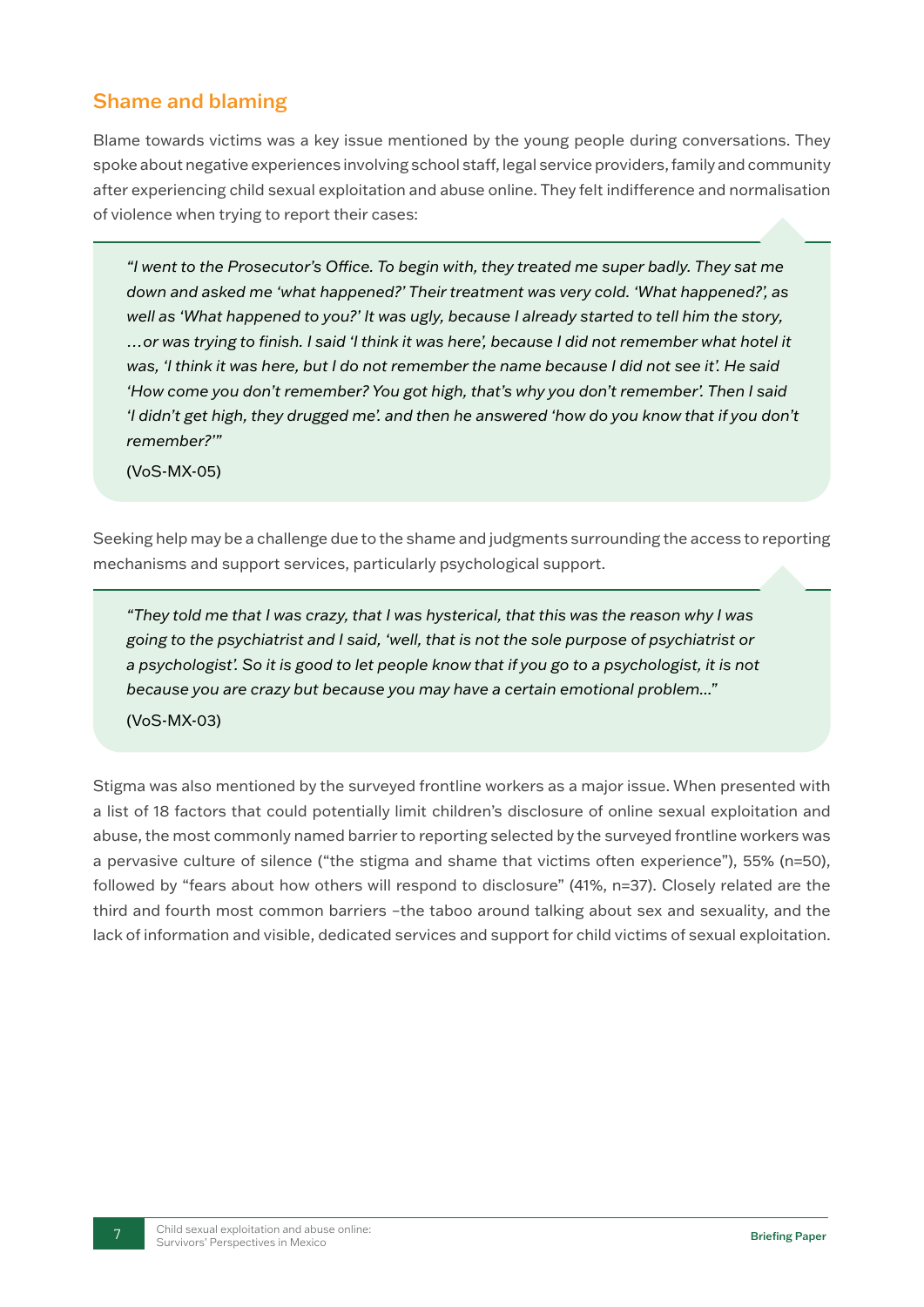

Multiple responses permitted